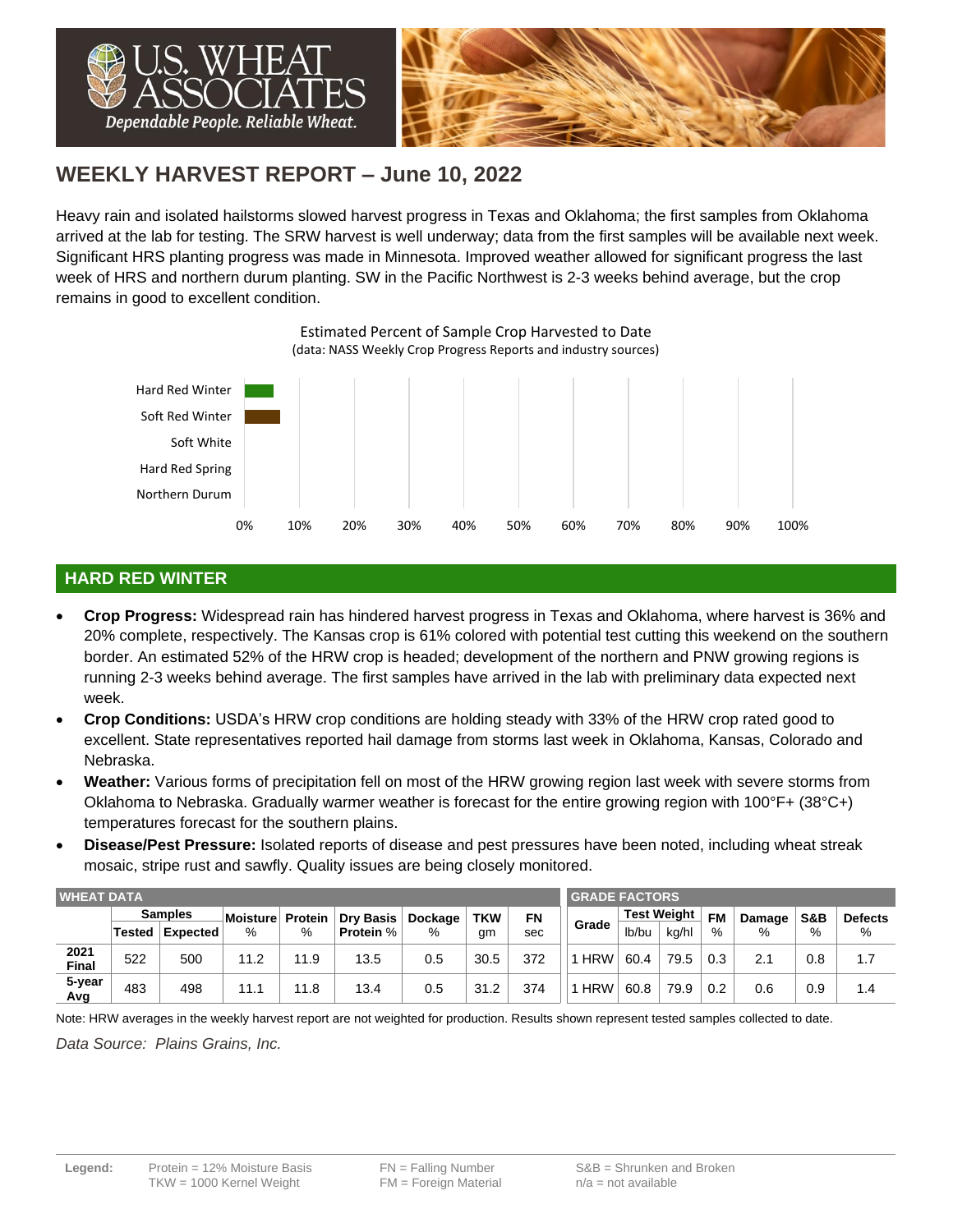# **SOFT RED WINTER**

- **Crop Progress:** The SRW crop is 7% harvested across 6 states ranging from 30% in Alabama to 1% in Missouri and Tennessee. Nearly 100% of the SRW crop is now headed. The first samples have arrived in the lab with preliminary data expected next week.
- **Crop Conditions:** Across the entire sampling region, the latest crop conditions ranged from 61% good to excellent in Ohio to 95% in Alabama, with an overall average of 77% good to excellent.
- **Weather:** Average temperatures and sporadic moisture is expected over the weekend across the growing region. Warmer, drier conditions are forecast for next week, pushing the crop to maturity.

| <b>WHEAT DATA</b> |                |                 |                 |     |                          |         |            |           |       | <b>GRADE FACTORS</b> |       |           |        |     |                |  |  |  |
|-------------------|----------------|-----------------|-----------------|-----|--------------------------|---------|------------|-----------|-------|----------------------|-------|-----------|--------|-----|----------------|--|--|--|
|                   | <b>Samples</b> |                 | <b>Moisture</b> |     | <b>Protein Dry Basis</b> | Dockage | <b>TKW</b> | <b>FN</b> |       | <b>Test Weight</b>   |       | <b>FM</b> | Damage | S&B | <b>Defects</b> |  |  |  |
|                   |                | Tested Expected | %               | %   | <b>Protein %</b>         | $\%$    | gm         | sec       | Grade | lb/bu                | ka/hl | $\%$      | $\%$   | %   | %              |  |  |  |
| 2021<br>Final     | 263            | 300             | 13.6            | 9.3 | 10.5                     | 0.3     | 34.4       | 297       | 2 SRW | 59.7                 | 78.6  | 0.1       | 0.3    | 0.5 | 0.9            |  |  |  |
| 5-year<br>Avg     | 250            | 294             | 13.3            | 9.5 | 10.8                     | 0.4     | 32.8       | 309       | 2 SRW | 58.9                 | 77.5  | 0.1       | 0.5    | 0.6 | 1.2            |  |  |  |

Note: SRW averages in the weekly harvest report are simple averages of all samples tested and have not been weighted by the estimated production for each of the 18 reporting areas.

*Data Source: Great Plains Analytical Laboratory*

### **SOFT WHITE**

- **Crop Progress:** The SW winter wheat crop is progressing with 16% headed in Washington, 22% in Idaho and 45% in Oregon. Planting of the SW spring crop is complete and 91% emerged, behind the 5-year average.
- **Crop Conditions:** USDA rates the winter crop at 66% good to excellent and the spring crop 69%.
- **Weather:** Recent precipitation continues to boost topsoil moisture. Cool, wet weather has slowed crop development with additional rain forecast. Warmer temperatures are expected next week.
- **Disease/Pest Pressure:** Industry representatives in Oregon report isolated cases of stripe rust in susceptible varieties.

| <b>WHEAT DATA</b>    |                |          |          |         |                  |         |            |     |           | <b>GRADE FACTORS</b> |       |           |        |     |                |  |  |  |
|----------------------|----------------|----------|----------|---------|------------------|---------|------------|-----|-----------|----------------------|-------|-----------|--------|-----|----------------|--|--|--|
|                      | <b>Samples</b> |          | Moisture | Protein | <b>Dry Basis</b> | Dockage | <b>TKW</b> | FN  |           | <b>Test Weight</b>   |       | <b>FM</b> | Damage | S&B | <b>Defects</b> |  |  |  |
|                      | <b>Tested</b>  | Expected | %        | %       | <b>Protein %</b> | $\%$    | gm         | sec | Grade     | lb/bu                | kg/hl | %         | %      | %   | %              |  |  |  |
| 2021<br><b>Final</b> | 375            | 390      | 8.8      | 11.3    | 12.3             | 0.5     | 29         | 344 | 2 SW      | 59.3                 | 77.9  |           | 0.1    |     | 1.1            |  |  |  |
| 5-year<br>Avg        | 438            | 392      | 9.1      | 10.0    | 11.3             | 0.5     | 34.6       | 327 | <b>SW</b> | 61.1                 | 80.3  | 0.0       | 0.1    | 0.6 | 0.7            |  |  |  |

Note: SW averages in the weekly harvest report are weighted for production. Results shown represent tested samples collected to date.

*Data Source: Wheat Marketing Center*

### **HARD RED SPRING**

- **Crop Progress:** As of June 6, USDA had Minnesota 65% planted and North Dakota 74%. According to state representatives, the Minnesota crop could be 100% planted by Monday due to excellent planting weather this week. Excellent progress was also made in North Dakota, but a higher-than-normal number of acres are expected to remain unplanted. The U.S. HRS crop is now 84% planted and 61% emerged.
- **Crop Conditions:** According to USDA, 61% of the South Dakota crop and 18% of the Montana crop is in good to excellent condition; spring wheat crop conditions are not yet available for Minnesota or North Dakota.
- **Weather:** HRS growing region experienced favorable planting weather this week, conditions that are expected to continue into next week.